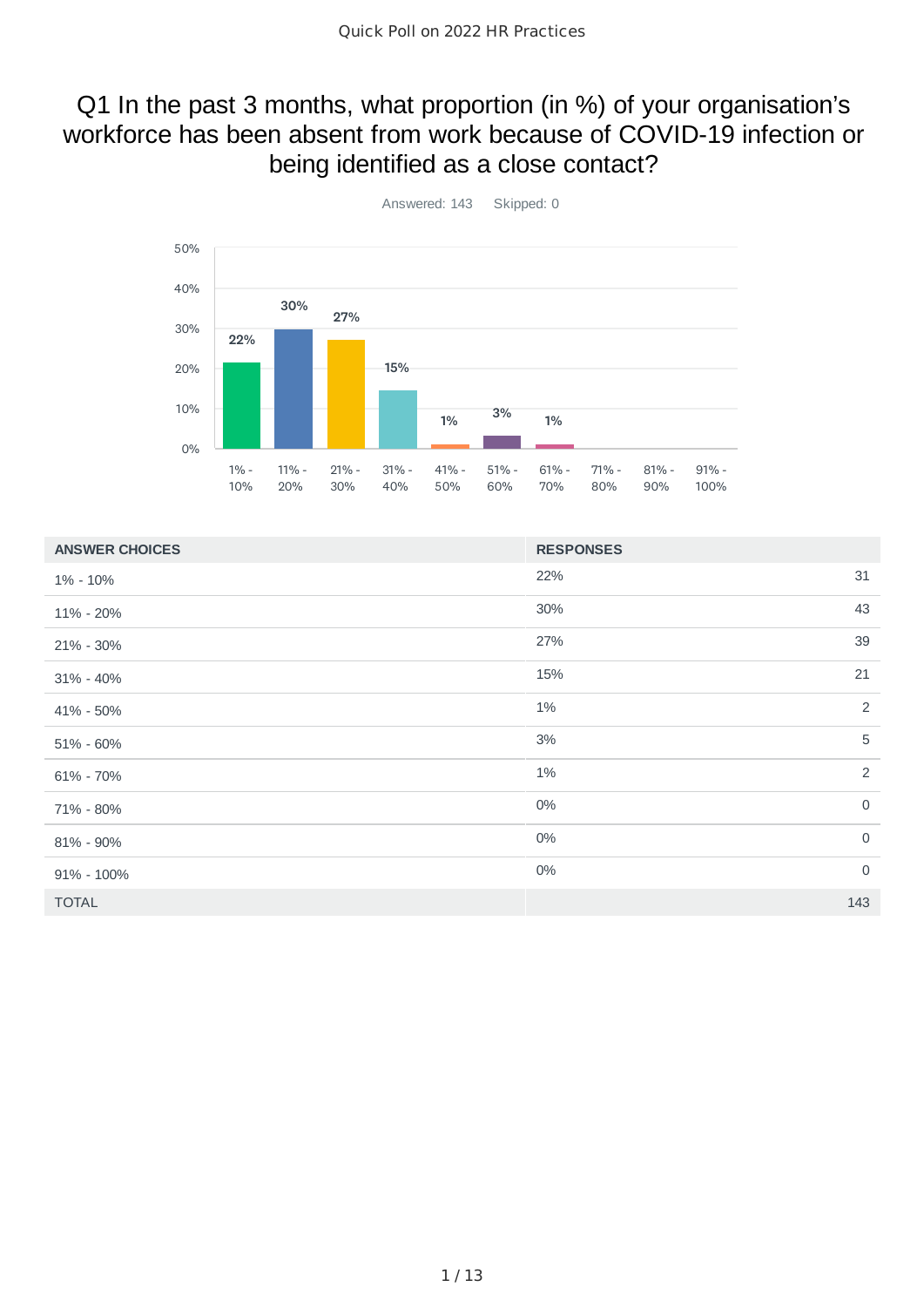# Q2 Has our organisation allowed eligible employees to work from home at any point in time during the COVID-19 pandemic?



| <b>ANSWER CHOICES</b> | <b>RESPONSES</b> |                |
|-----------------------|------------------|----------------|
| Yes                   | 97%<br>137       |                |
| <b>No</b>             | 3%               | $\overline{4}$ |
| <b>TOTAL</b>          | 141              |                |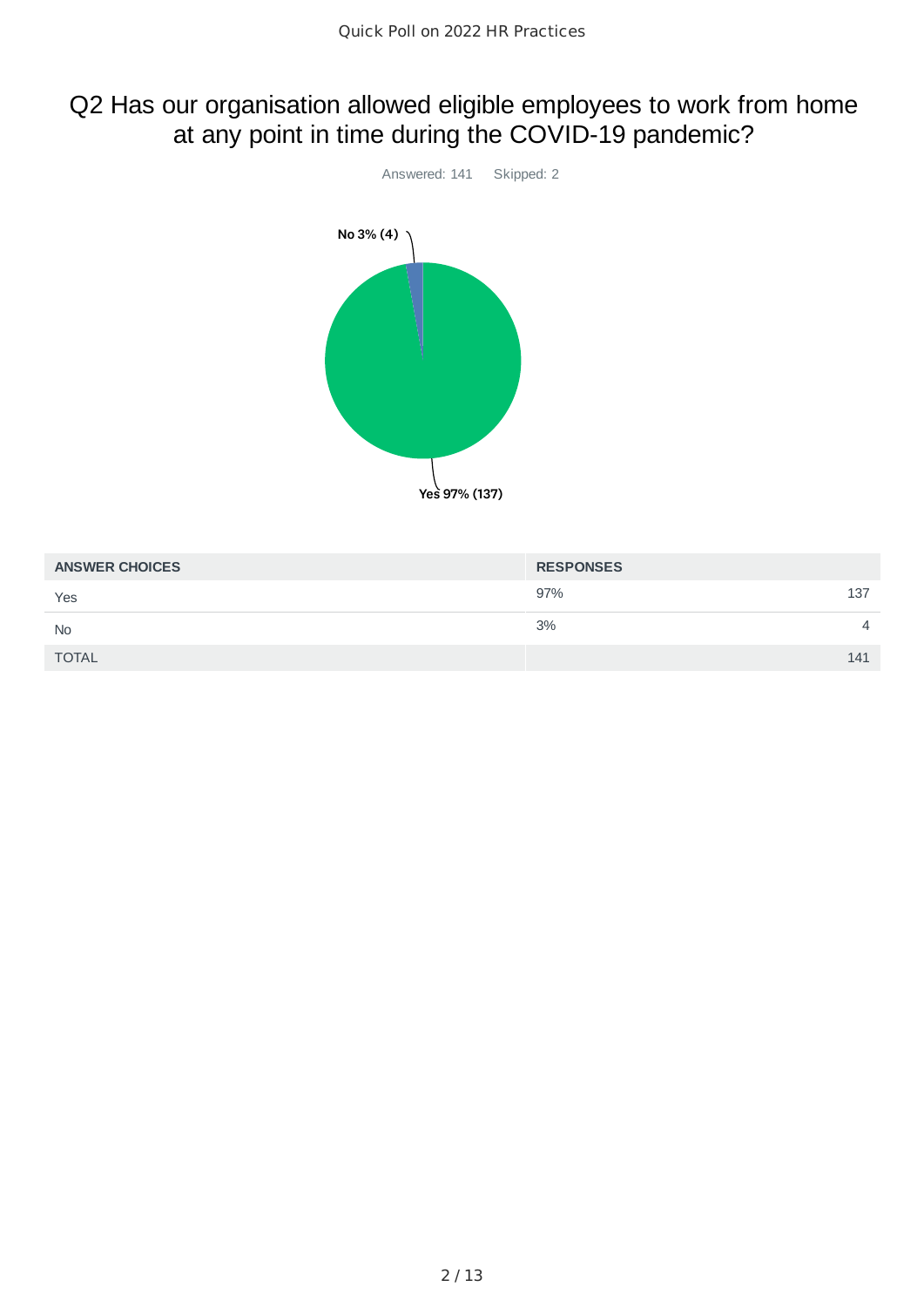# Q3 What is / was the maximum number of days per week eligible employees could work from home during the COVID-19 pandemic?



| <b>ANSWER CHOICES</b> | <b>RESPONSES</b>     |
|-----------------------|----------------------|
| 1 day                 | 3%<br>$\overline{4}$ |
| 3 days                | 15<br>11%            |
| 2 days                | 19<br>14%            |
| Over 3 days           | 94<br>71%            |
| <b>TOTAL</b>          | 132                  |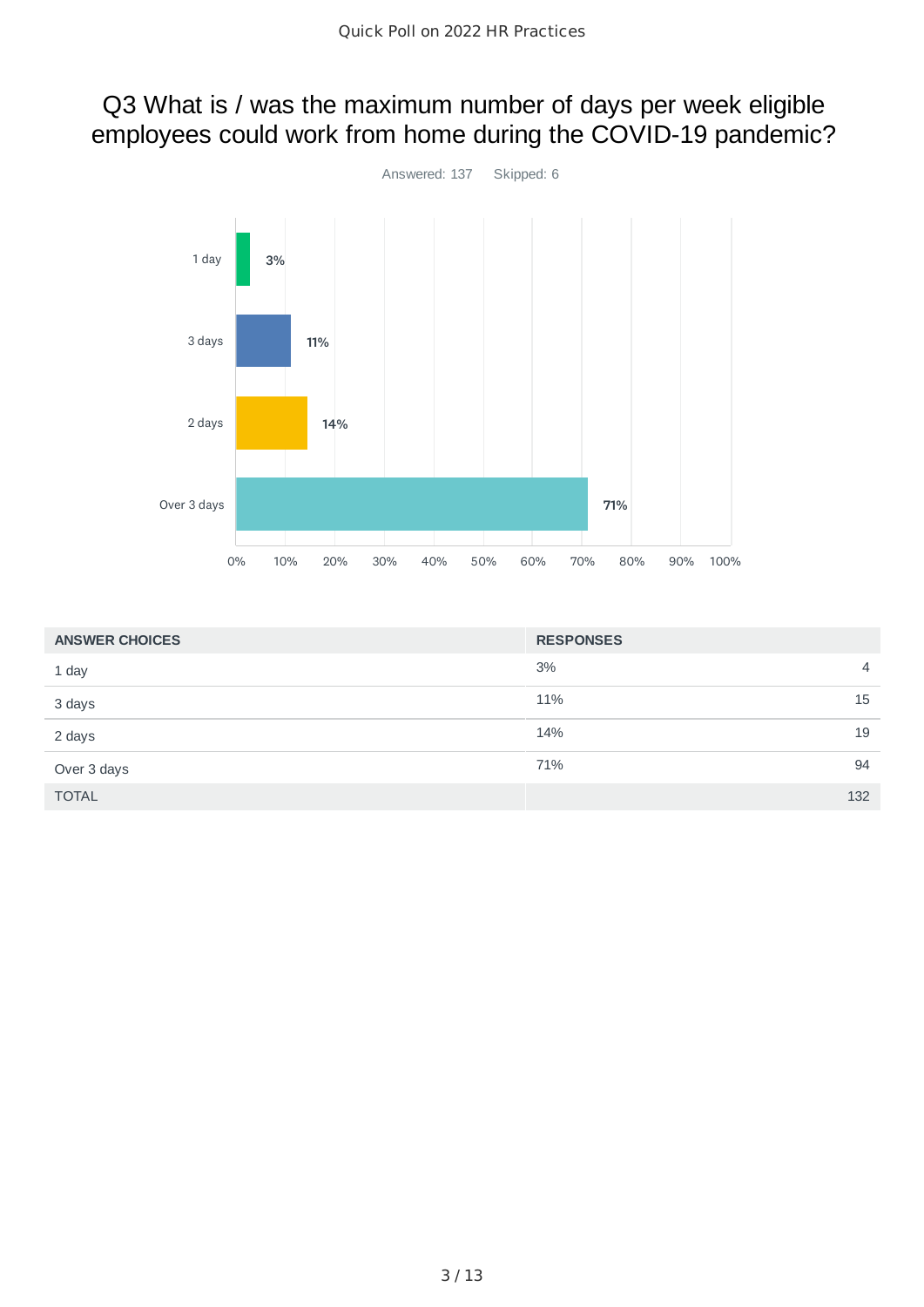#### Q4 Do you expect the policy of allowing eligible employees at your organisation to work from home to continue after the COVID-19 pandemic is over and things are back to normal?



| <b>ANSWER CHOICES</b> | <b>RESPONSES</b> |
|-----------------------|------------------|
| Yes                   | 86<br>63%        |
| <b>No</b>             | 28%<br>38        |
| Not sure              | 9%<br>13         |
| <b>TOTAL</b>          | 137              |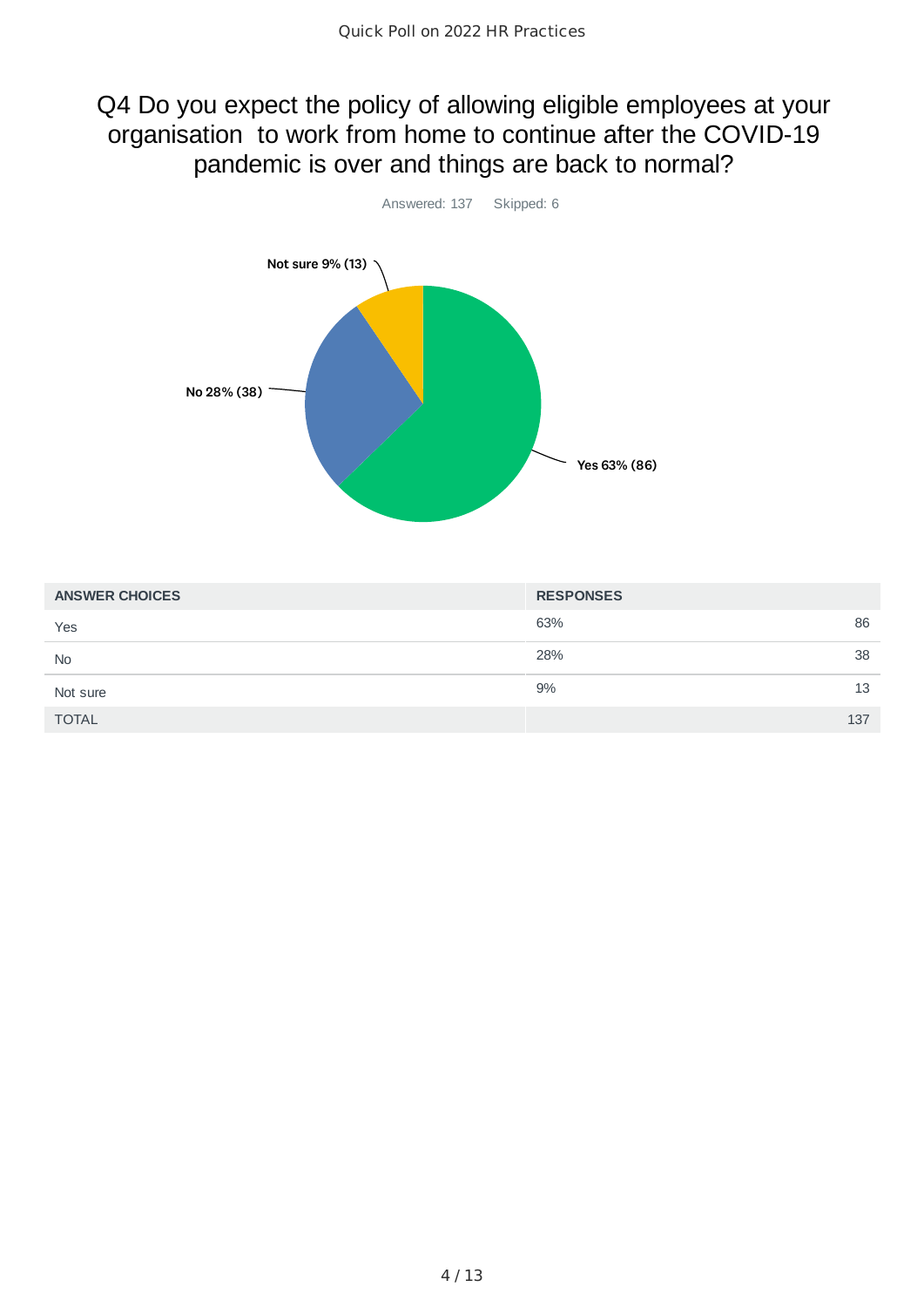# Q5 What will likely be the maximum number of days per week eligible employees can work from home after the COVID-19 pandemic is over?



| <b>ANSWER CHOICES</b> | <b>RESPONSES</b> |    |
|-----------------------|------------------|----|
| 1 day                 | 39%              | 31 |
| 2 days                | 14%              | 11 |
| 3 days                | 33%              | 26 |
| Over 3 days           | 15%              | 12 |
| <b>TOTAL</b>          |                  | 80 |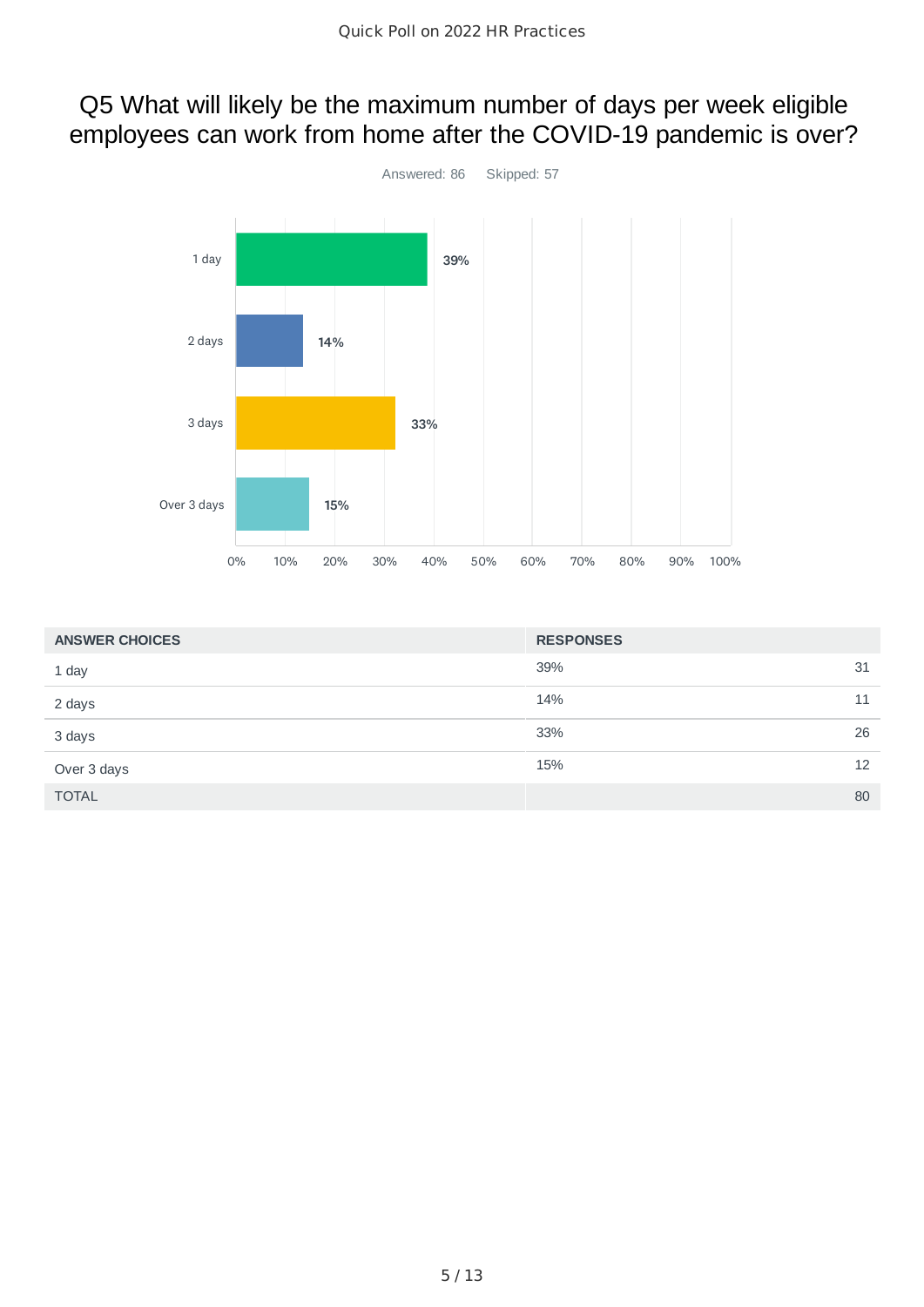#### Q6 When senior level employees (Manager or above) at your organisation work overtime, are they usually entitled to any kind of compensation?



| <b>ANSWER CHOICES</b> | <b>RESPONSES</b> |
|-----------------------|------------------|
| Yes                   | 7%<br>10         |
| <b>No</b>             | 93%<br>131       |
| <b>TOTAL</b>          | 141              |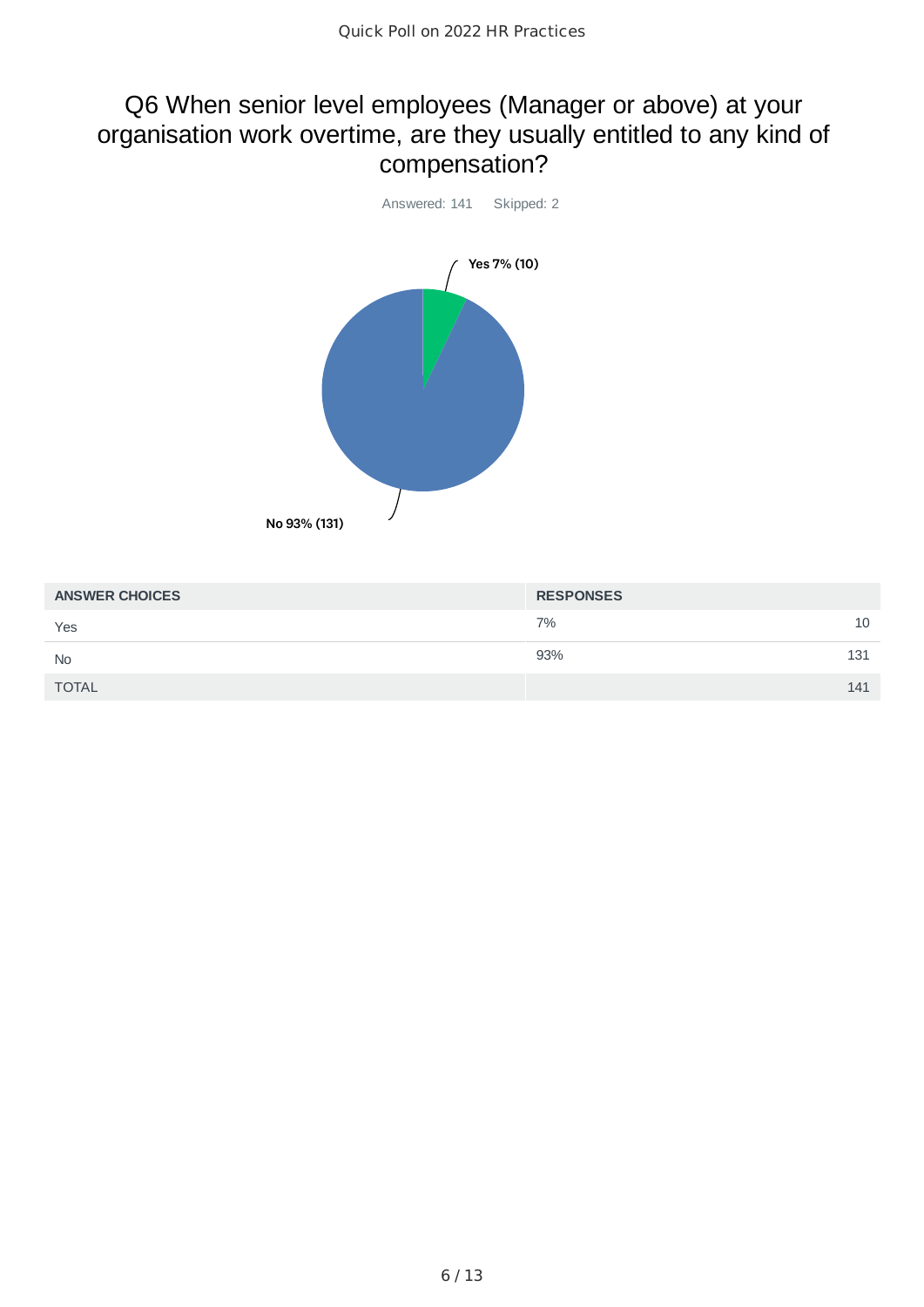# Q7 What kind of compensation are these senior level employees (Manager or above) entitled to for working overtime? (Please select all that apply)



| <b>ANSWER CHOICES</b>       | <b>RESPONSES</b> |              |
|-----------------------------|------------------|--------------|
| Payment in lieu             | 0%               | $\Omega$     |
| Time off                    | 90%              | 9            |
| Other forms of compensation | 0%               | $\mathbf{0}$ |
| Not sure                    | 0%               | $\Omega$     |
| Total Respondents: 10       |                  |              |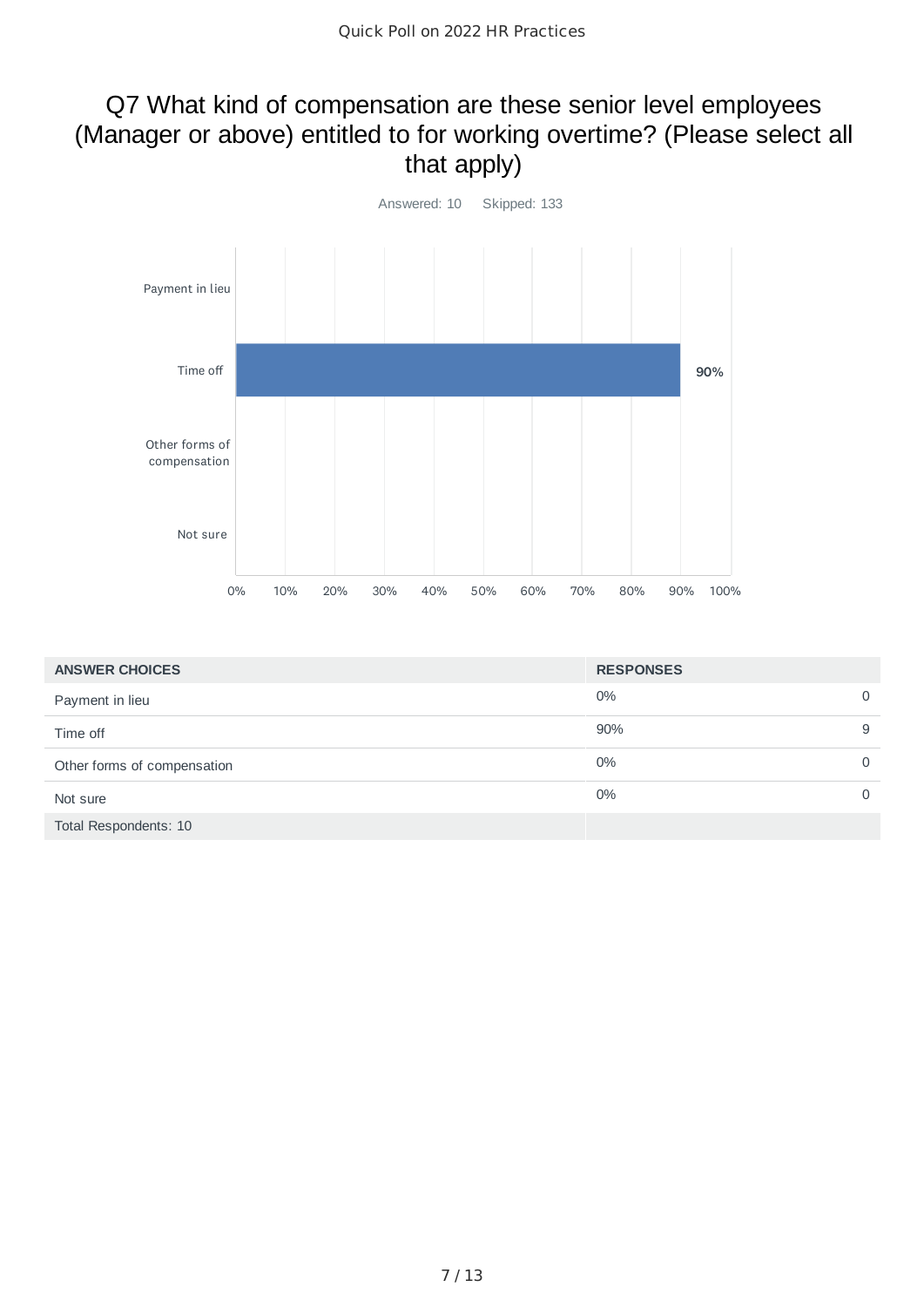#### Q8 When junior level employees (those below Manager grade) at your organisation (those below Manager grade) work overtime, are they usually entitled to any kind of compensation?



| <b>ANSWER CHOICES</b> | <b>RESPONSES</b> |
|-----------------------|------------------|
| Yes                   | 68<br>48%        |
| <b>No</b>             | 52%<br>73        |
| <b>TOTAL</b>          | 141              |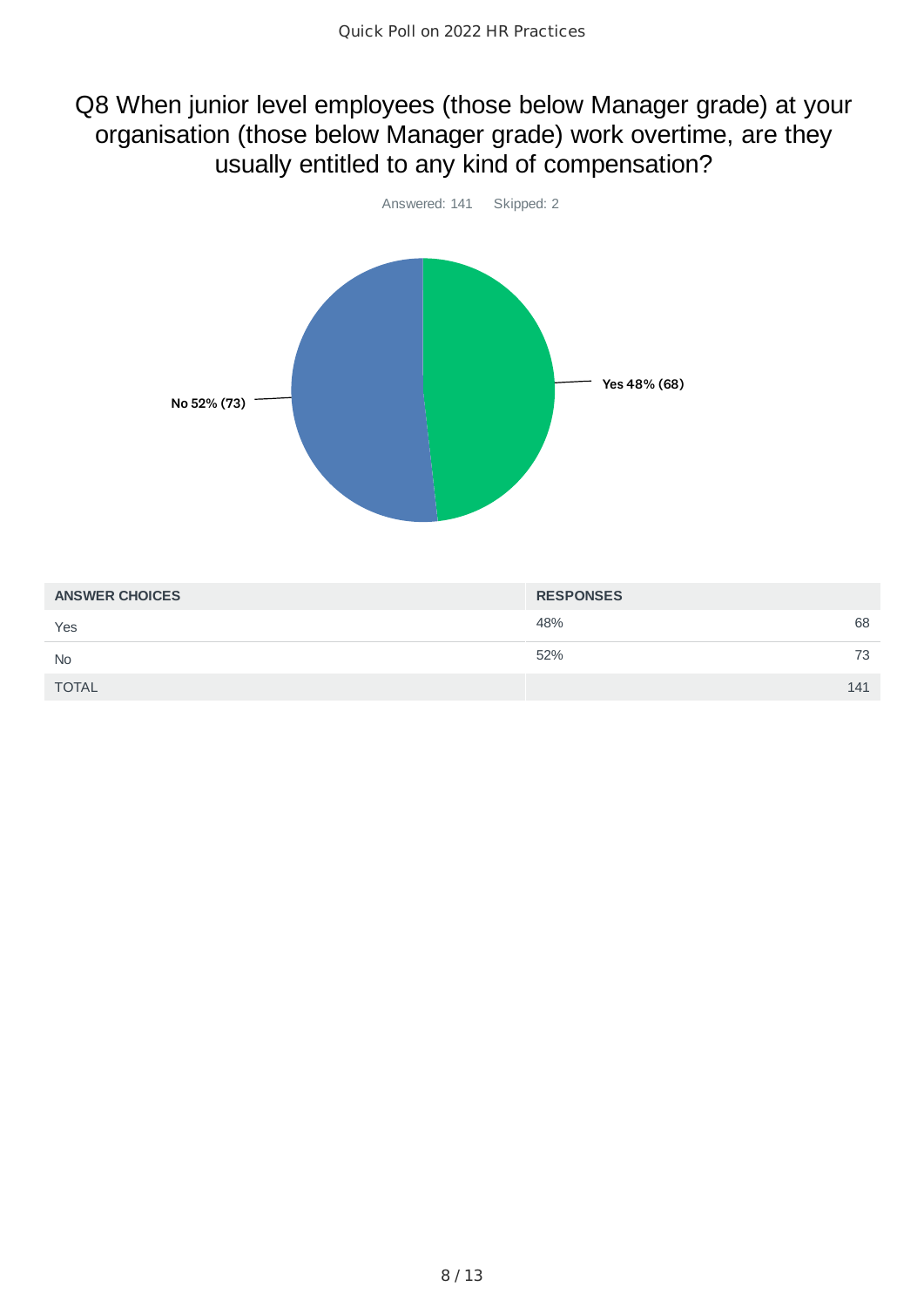# Q9 What kinds of compensation are these junior level employees (below Manager grade) entitled to for working overtime?(Please select all that apply)



| <b>ANSWER CHOICES</b>       | <b>RESPONSES</b> |    |
|-----------------------------|------------------|----|
| Payment in lieu             | 60%              | 41 |
| Time off                    | 69%              | 47 |
| Other forms of compensation | 4%               | 3  |
| Not sure                    | $1\%$            |    |
| Total Respondents: 68       |                  |    |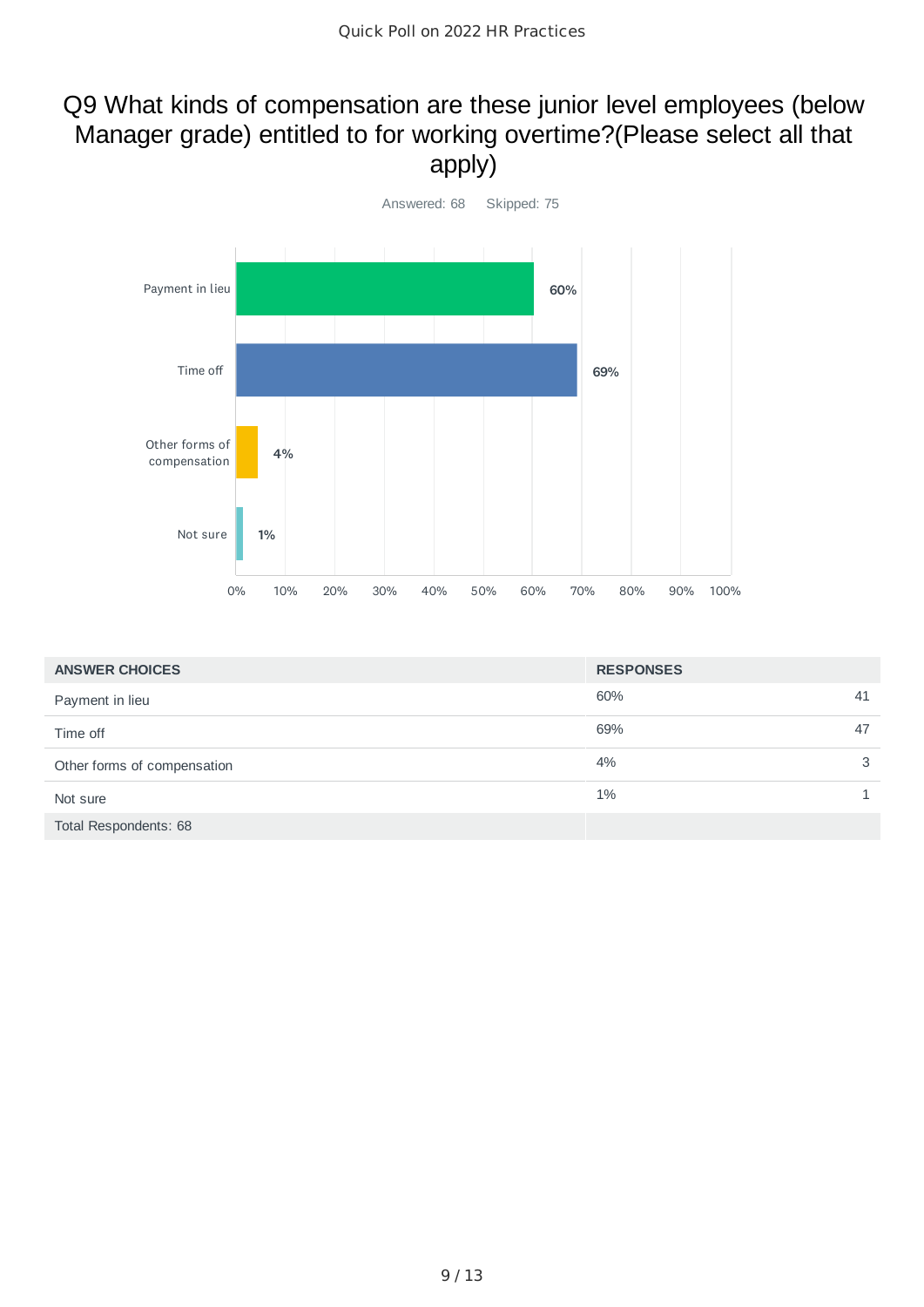# Q10 When does annual pay adjustment take place for all / the majority of employees at your organisation? (Please select all that apply)

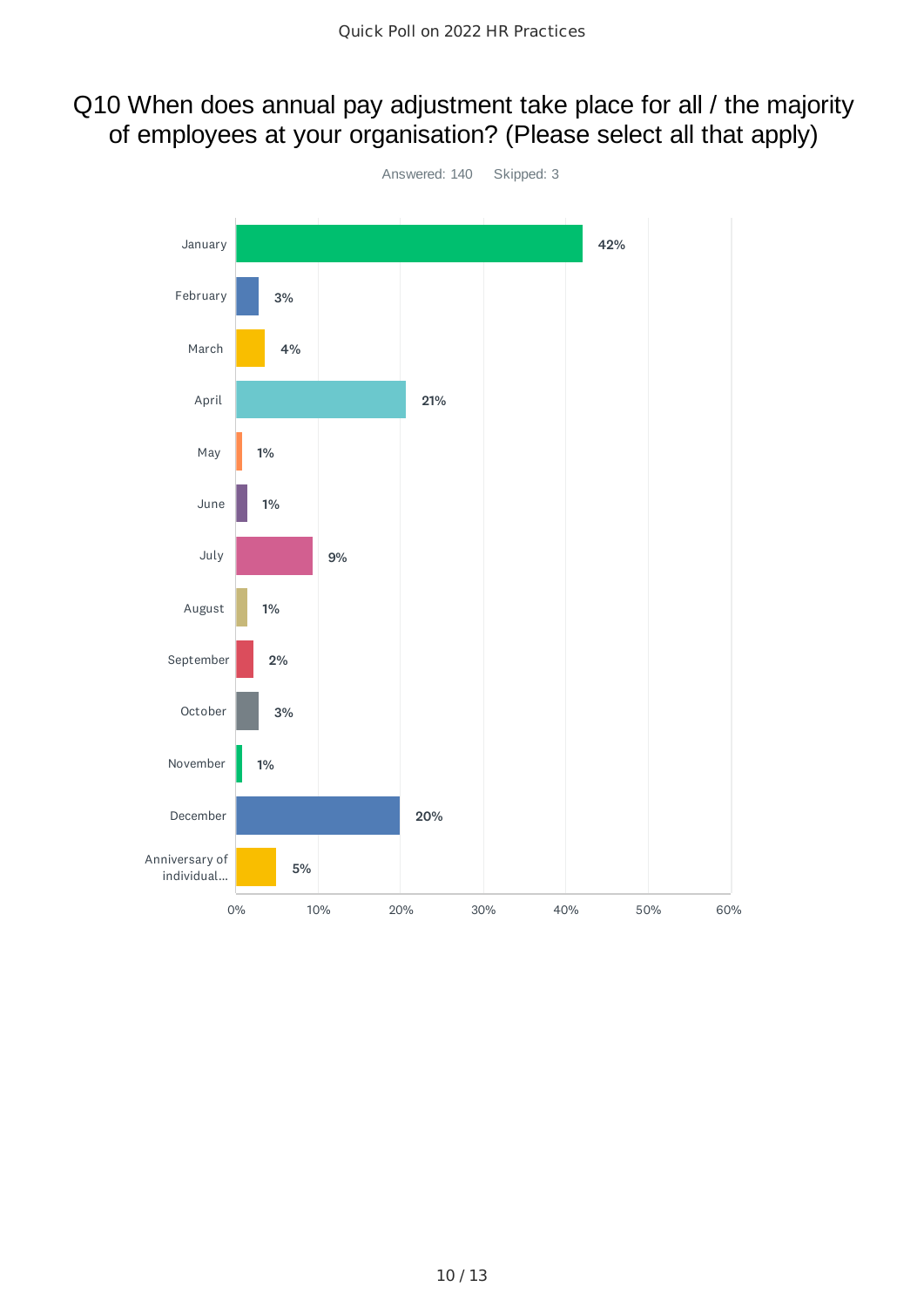| <b>ANSWER CHOICES</b>                             | <b>RESPONSES</b> |                |
|---------------------------------------------------|------------------|----------------|
| January                                           | 42%              | 59             |
| February                                          | $3\%$            | $\overline{4}$ |
| March                                             | 4%               | 5              |
| April                                             | 21%              | 29             |
| May                                               | $1\%$            | $\mathbf 1$    |
| June                                              | $1\%$            | $\overline{2}$ |
| July                                              | $9\%$            | 13             |
| August                                            | $1\%$            | 2              |
| September                                         | 2%               | $\mathsf 3$    |
| October                                           | 3%               | $\overline{4}$ |
| November                                          | $1\%$            | $\mathbf{1}$   |
| December                                          | 20%              | 28             |
| Anniversary of individual employee's joining date | 5%               | $\overline{7}$ |
| Total Respondents: 140                            |                  |                |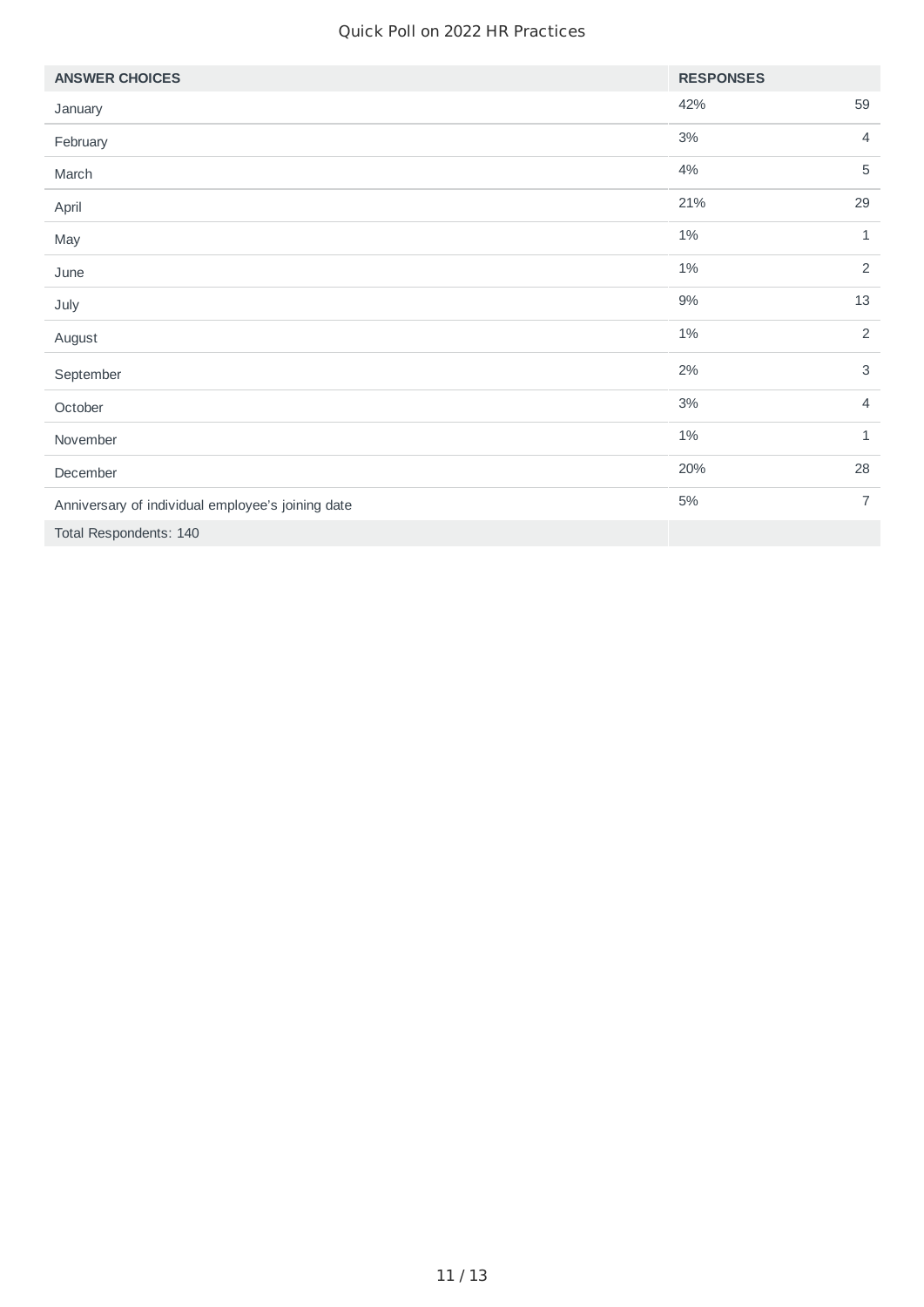# Q11 When does your organisation usually issue discretionary bonus to eligible employees? (Please select all that apply)